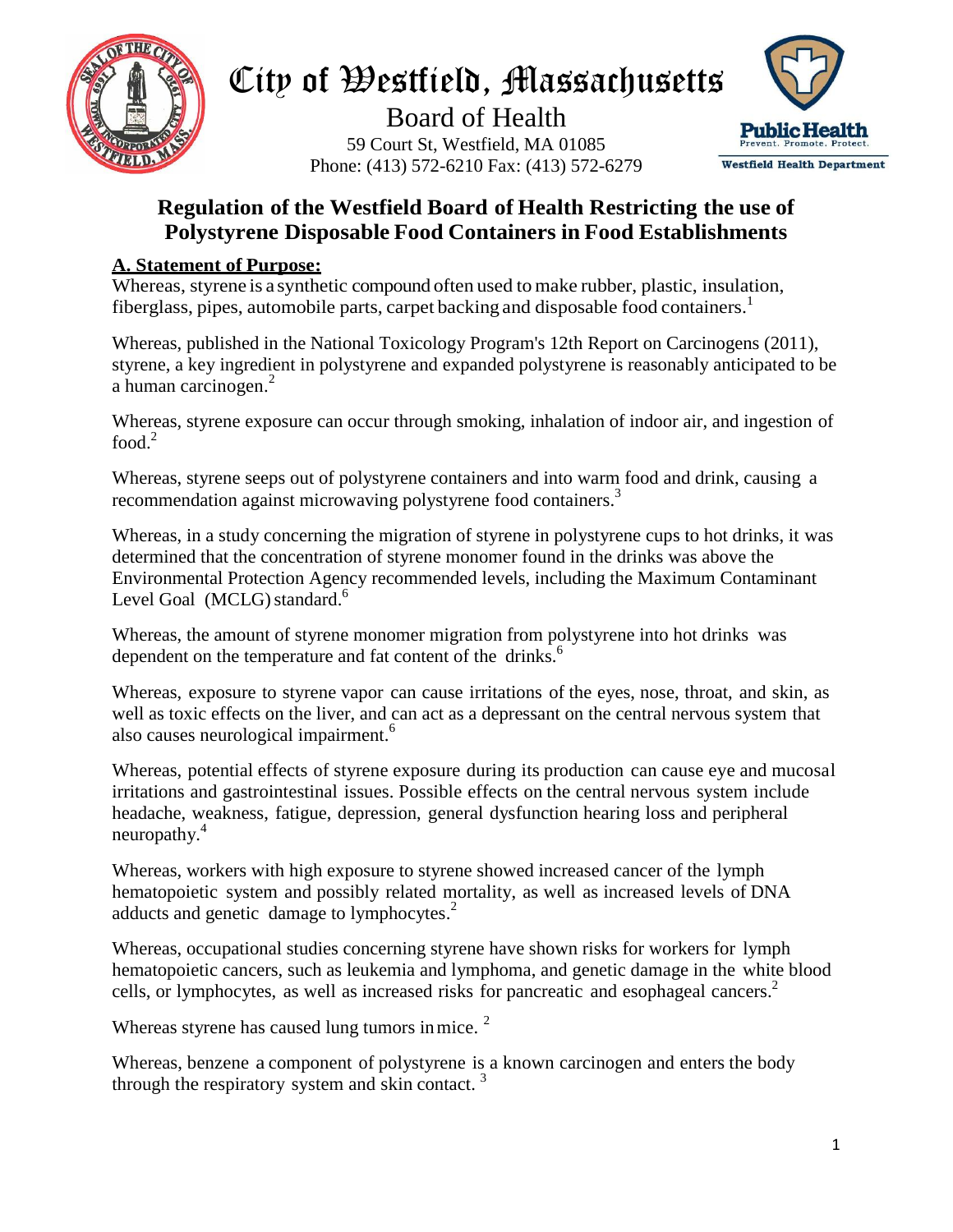# City of Westfield, Massachusetts Board of Health

Whereas, polystyrene is a harm to the environment. Itmakes up a considerable amount of debris in cities, and is harmful to the marine wildlife that it often arrives in.<sup>3</sup>

Whereas, the environmental impacts of polystyrene rank second behind aluminum for total environmental impacts especially in energy consumption and greenhouse gas effects.<sup>3</sup>

Whereas, over 80% of plastic pollution to the ocean comes from urban litter such as polystyrene. 5

Whereas, less than 35% of fast food restaurants' waste does not end up in landfills.<sup>5</sup>

Whereas, polystyrene is not biodegradable and does not easily deteriorate in landfills, taking up more space than paper.<sup>3</sup>

Whereas, programs to recycle polystyrene are expensive, costing thousands of dollars per ton and litter clean-up costs billions.  $\frac{5}{5}$ 

Whereas, polystyrene is not recycled because it is not economic to wash, degrease, transport, and store in order to recycle.<sup>3</sup>

Whereas, over 100 American, Canadian, European and Asian cities and towns have enacted a polystyrene ban. 3

Therefore it is the intention of the Westfield Board of Health to prohibit the purchase, sale, distribution and use of any polystyrene disposable food container used to serve prepared food in a food establishment.

#### **B. Authority:**

This regulation is promulgated to the authority granted to the Westfield Board of Health by Massachusetts General Laws Chapter 111, Section 31 that "Boards of Health may make reasonable health regulations".

### **C. Definitions:**

For the purpose of this regulation, the following words shall have the following meanings:

**Disposable Food Container:** Single use disposable containers used for the purpose of serving and transporting prepared and ready-to-consume food or beverages. This includes but is not limitedto plates, cups, bowls, trays, and hinged or lidded containers. This does not include single-use packaging for unprepared food, nor single-use items such as disposable straws, cup lids, or utensils.

**Expanded Polystyrene (EPS):** Polystyrene that has been expanded or "blown" using a gaseousblowing agent into a solid form.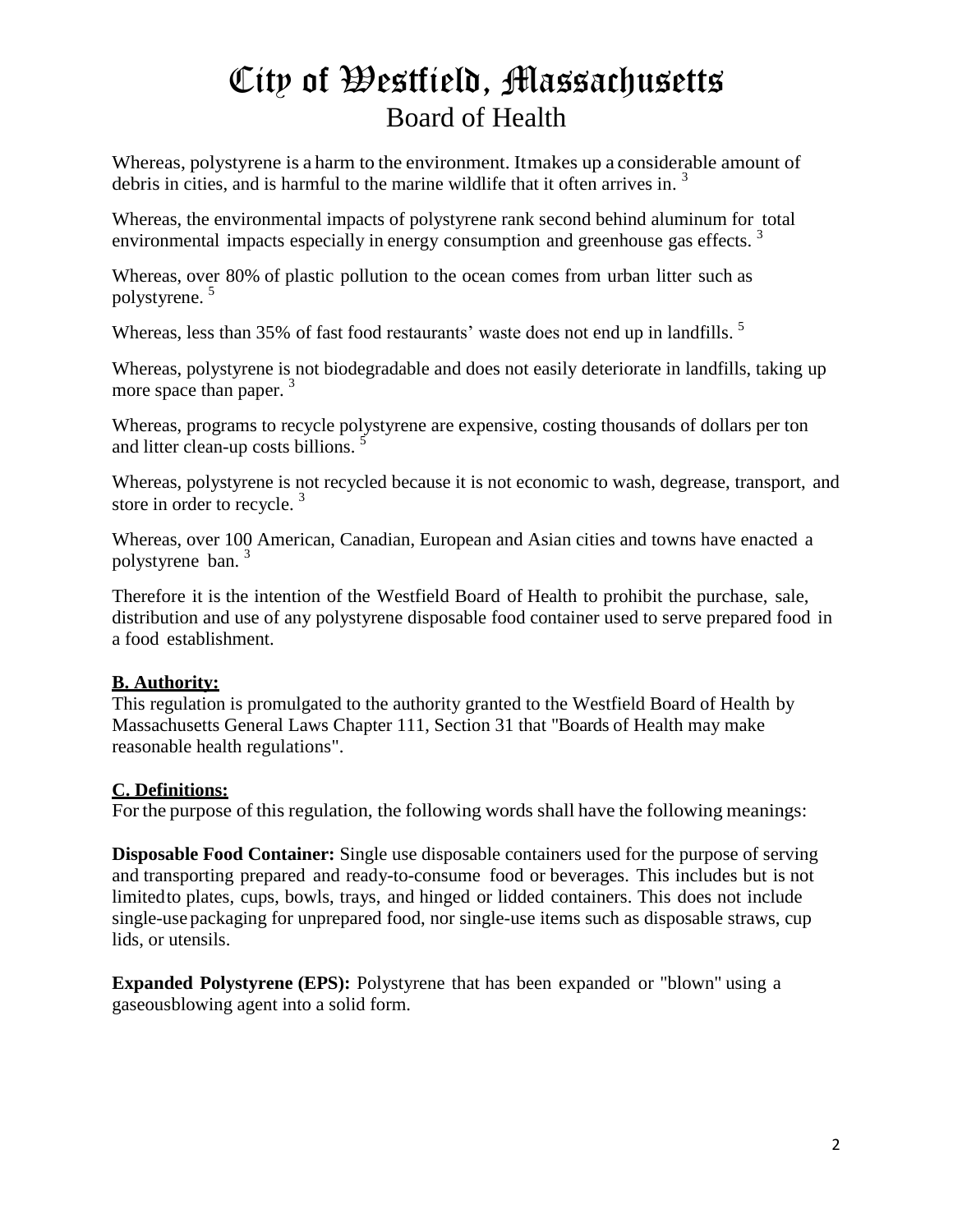# City of Westfield, Massachusetts Board of Health

**Food Establishment:** An operation that stores, prepares, packages, serves, vends or otherwise provides food for human consumption, as further defined in 105 CMR 590.002. Any establishment requiring a permit to operate in accordance with the State Food Code, 105 CMR 590.000, et. seq., shall be considered a food establishment for purposes of this Board of Health regulation.

Polystyrene: Can also be referred to as "Styrofoam", a trademarked brand owned by the Dow Chemical Company. A type of expanded polystyrene, a thermoplastic petrochemical material utilizing a styrene monomer and processed by any number of techniques including, but not limited to, fusion of polymer spheres (expandable bead polystyrene), injection molding, form molding, and extrusion-blow molding (extruded foam polystyrene). Polystyrene also refers to clear or solid polystyrene, also known as "oriented polystyrene".

**Prepared Food:** Food and beverage prepared on the food provider's premises for consumption using any food preparation or cooking technique. This does not include unprepared food such as uncooked raw meat, fish or eggs unless provided for consumption without further food preparation.

**Styrene:** A colorless, flammable liquid, characterized with a sweet odor and high volatility. This industrial chemical is used to make polystyrene.

#### **D. Prohibition:**

No food establishment shall use disposable food containers made from polystyrene or expandedpolystyrene to provide prepared food to customers. No person shall purchase, offer for purchase, sell, give away, or distribute any polystyrene disposable food container from a food establishment.

#### **E. Violations:**

Itshall be the responsibility of the establishment, food establishment permit holder and/or his or her business agent to ensure compliance with thisregulation pertaining to the prohibition of his or her distribution of polystyrene disposable food containers in their establishment. The violator shall receive:

- a. In the case of the first violation, a fine of one hundred dollars (\$100.00).
- b. In the case of a second violation within 36 months of the date of the current violation, a fine of two hundred dollars (\$200.00) and the food establishment permit shall be suspended for seven (7) consecutive business days.
- c. In the case of three or more violations within a 36 month period, a fine of three hundred dollars (\$300.00) and the food establishment permit shall be suspended for thirty (30) consecutive business days.